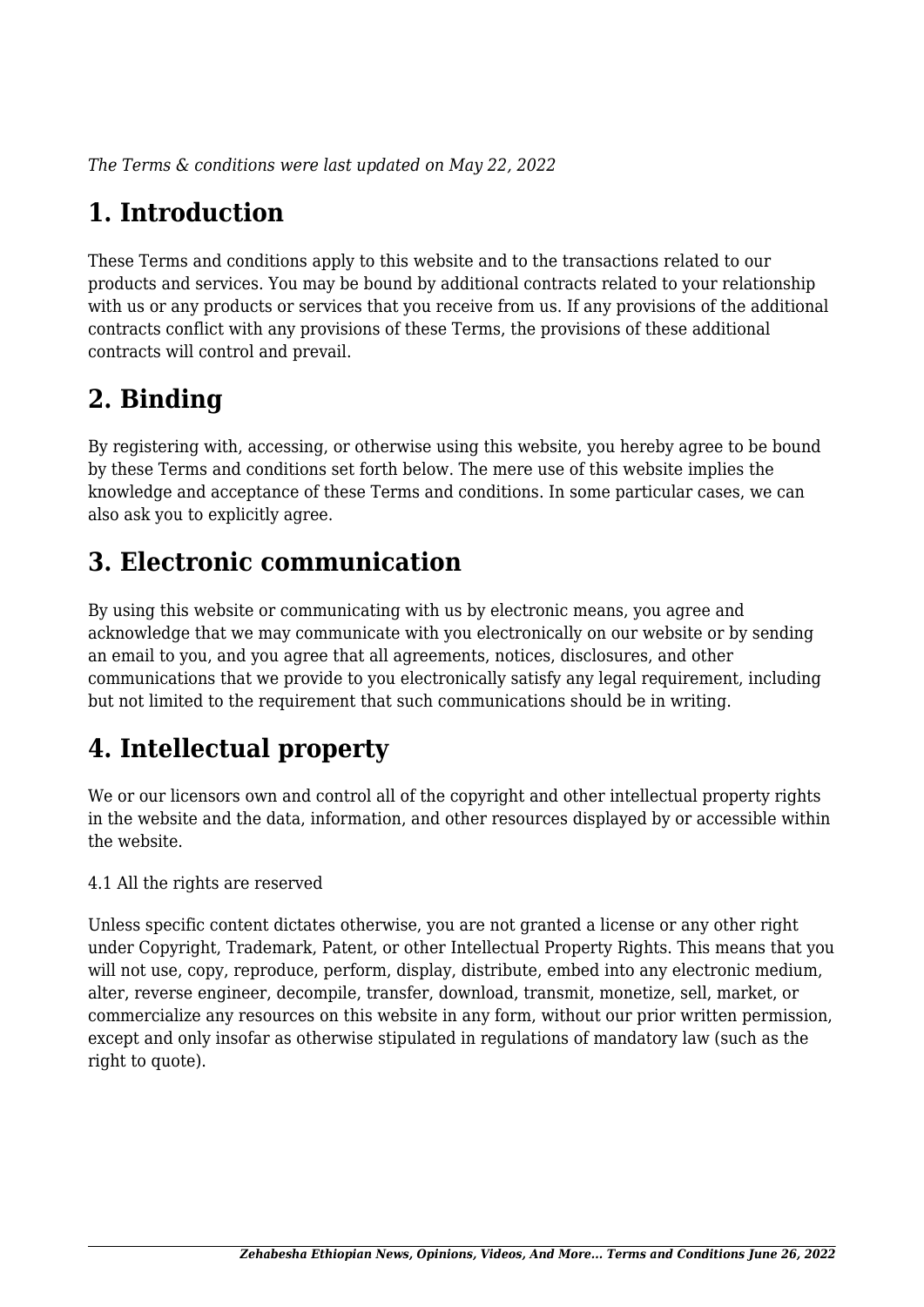## **5. Newsletter**

Notwithstanding the foregoing, you may forward our newsletter in the electronic form to others who may be interested in visiting our website.

# **6. Third-party property**

Our website may include hyperlinks or other references to other party's websites. We do not monitor or review the content of other party's websites which are linked to from this website. Products or services offered by other websites shall be subject to the applicable Terms and Conditions of those third parties. Opinions expressed or material appearing on those websites are not necessarily shared or endorsed by us.

We will not be responsible for any privacy practices or content of these sites. You bear all risks associated with the use of these websites and any related third-party services. We will not accept any responsibility for any loss or damage in whatever manner, however caused, resulting from your disclosure to third parties of personal information.

### **7. Responsible use**

By visiting our website, you agree to use it only for the purposes intended and as permitted by these Terms, any additional contracts with us, and applicable laws, regulations, and generally accepted online practices and industry guidelines. You must not use our website or services to use, publish or distribute any material which consists of (or is linked to) malicious computer software; use data collected from our website for any direct marketing activity, or conduct any systematic or automated data collection activities on or in relation to our website.

Engaging in any activity that causes, or may cause, damage to the website or that interferes with the performance, availability, or accessibility of the website is strictly prohibited.

## **8. Idea submission**

Do not submit any ideas, inventions, works of authorship, or other information that can be considered your own intellectual property that you would like to present to us unless we have first signed an agreement regarding the intellectual property or a non-disclosure agreement. If you disclose it to us absent such written agreement, you grant to us a worldwide, irrevocable, non-exclusive, royalty-free license to use, reproduce, store, adapt, publish, translate and distribute your content in any existing or future media.

## **9. Termination of use**

We may, in our sole discretion, at any time modify or discontinue access to, temporarily or permanently, the website or any Service thereon. You agree that we will not be liable to you or any third party for any such modification, suspension or discontinuance of your access to, or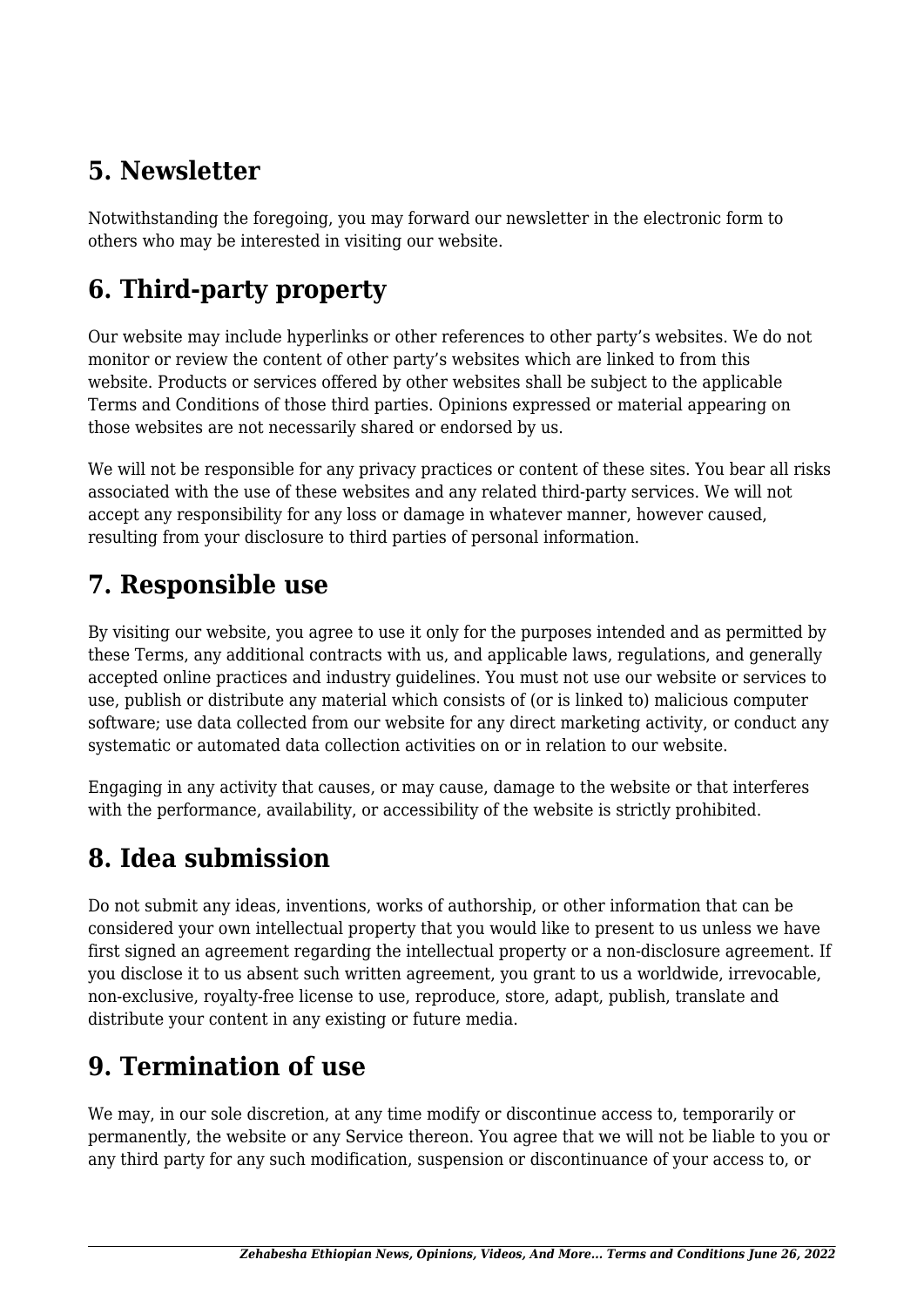use of, the website or any content that you may have shared on the website. You will not be entitled to any compensation or other payment, even if certain features, settings, and/or any Content you have contributed or have come to rely on, are permanently lost. You must not circumvent or bypass, or attempt to circumvent or bypass, any access restriction measures on our website.

### **10. Warranties and liability**

Nothing in this section will limit or exclude any warranty implied by law that it would be unlawful to limit or to exclude. This website and all content on the website are provided on an "as is" and "as available" basis and may include inaccuracies or typographical errors. We expressly disclaim all warranties of any kind, whether express or implied, as to the availability, accuracy, or completeness of the Content. We make no warranty that:

- this website or our content will meet your requirements;
- this website will be available on an uninterrupted, timely, secure, or error-free basis.

Nothing on this website constitutes or is meant to constitute, legal, financial or medical advice of any kind. If you require advice you should consult an appropriate professional.

The following provisions of this section will apply to the maximum extent permitted by applicable law and will not limit or exclude our liability in respect of any matter which it would be unlawful or illegal for us to limit or to exclude our liability. In no event will we be liable for any direct or indirect damages (including any damages for loss of profits or revenue, loss or corruption of data, software or database, or loss of or harm to property or data) incurred by you or any third party, arising from your access to, or use of, our website.

Except to the extent any additional contract expressly states otherwise, our maximum liability to you for all damages arising out of or related to the website or any products and services marketed or sold through the website, regardless of the form of legal action that imposes liability (whether in contract, equity, negligence, intended conduct, tort or otherwise) will be limited to the total price that you paid to us to purchase such products or services or use the website. Such limit will apply in the aggregate to all of your claims, actions and causes of action of every kind and nature.

### **11. Privacy**

To access our website and/or services, you may be required to provide certain information about yourself as part of the registration process. You agree that any information you provide will always be accurate, correct, and up to date.

We have developed a policy to address any privacy concerns you may have. For more information, please see our **Privacy Statement** and our **[Cookie Policy](https://zehabesha.com/)**.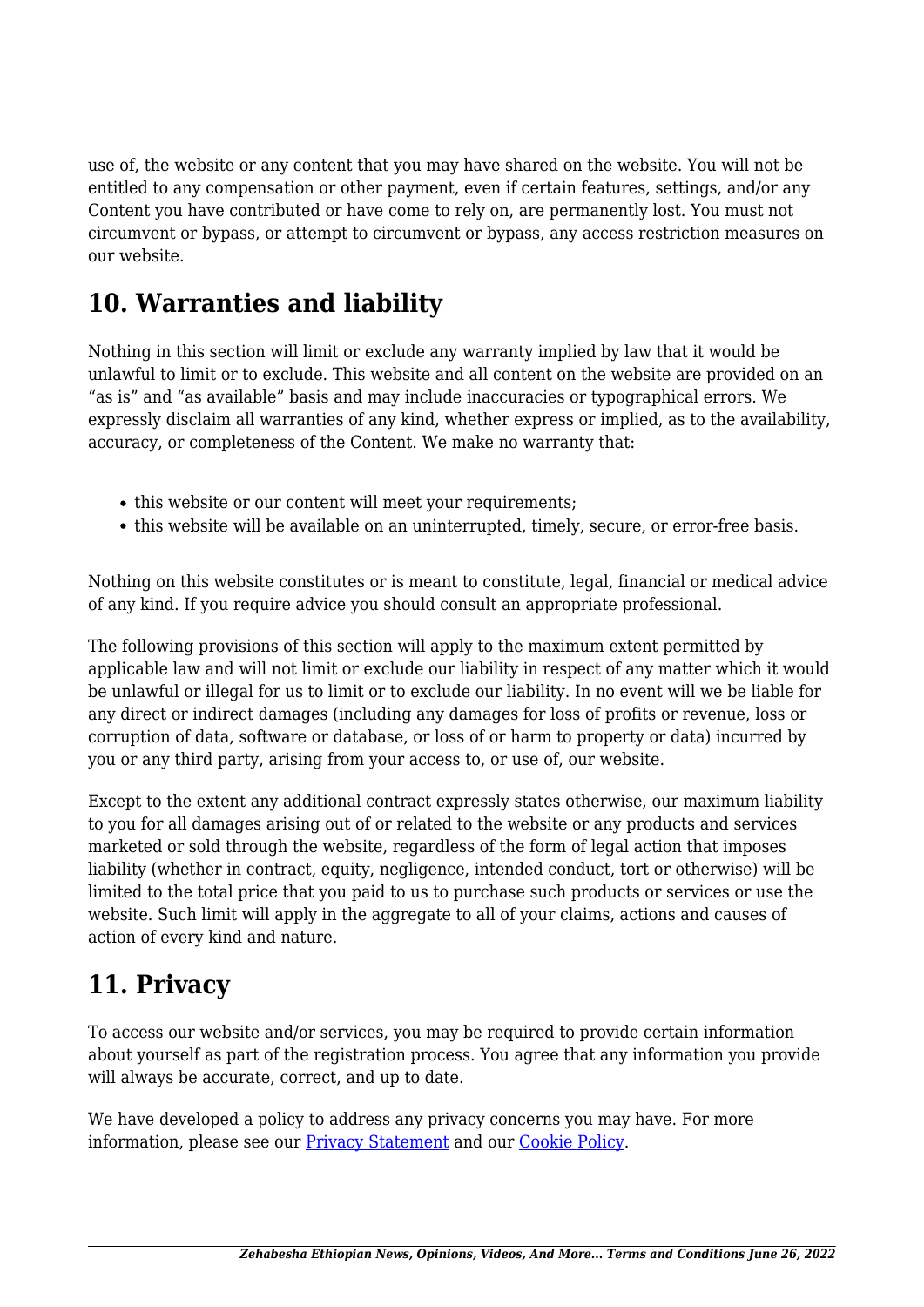### **12. Export restrictions / Legal compliance**

Access to the website from territories or countries where the Content or purchase of the products or Services sold on the website is illegal is prohibited. You may not use this website in violation of export laws and regulations of United States.

#### **13. Assignment**

You may not assign, transfer or sub-contract any of your rights and/or obligations under these Terms and conditions, in whole or in part, to any third party without our prior written consent. Any purported assignment in violation of this Section will be null and void.

### **14. Breaches of these Terms and conditions**

Without prejudice to our other rights under these Terms and Conditions, if you breach these Terms and Conditions in any way, we may take such action as we deem appropriate to deal with the breach, including temporarily or permanently suspending your access to the website, contacting your internet service provider to request that they block your access to the website, and/or commence legal action against you.

## **15. Indemnification**

You agree to indemnify, defend and hold us harmless, from and against any and all claims, liabilities, damages, losses and expenses, relating to your violation of these Terms and conditions, and applicable laws, including intellectual property rights and privacy rights. You will promptly reimburse us for our damages, losses, costs and expenses relating to or arising out of such claims.

## **16. Waiver**

Failure to enforce any of the provisions set out in these Terms and Conditions and any Agreement, or failure to exercise any option to terminate, shall not be construed as waiver of such provisions and shall not affect the validity of these Terms and Conditions or of any Agreement or any part thereof, or the right thereafter to enforce each and every provision.

## **17. Language**

These Terms and Conditions will be interpreted and construed exclusively in English. All notices and correspondence will be written exclusively in that language.